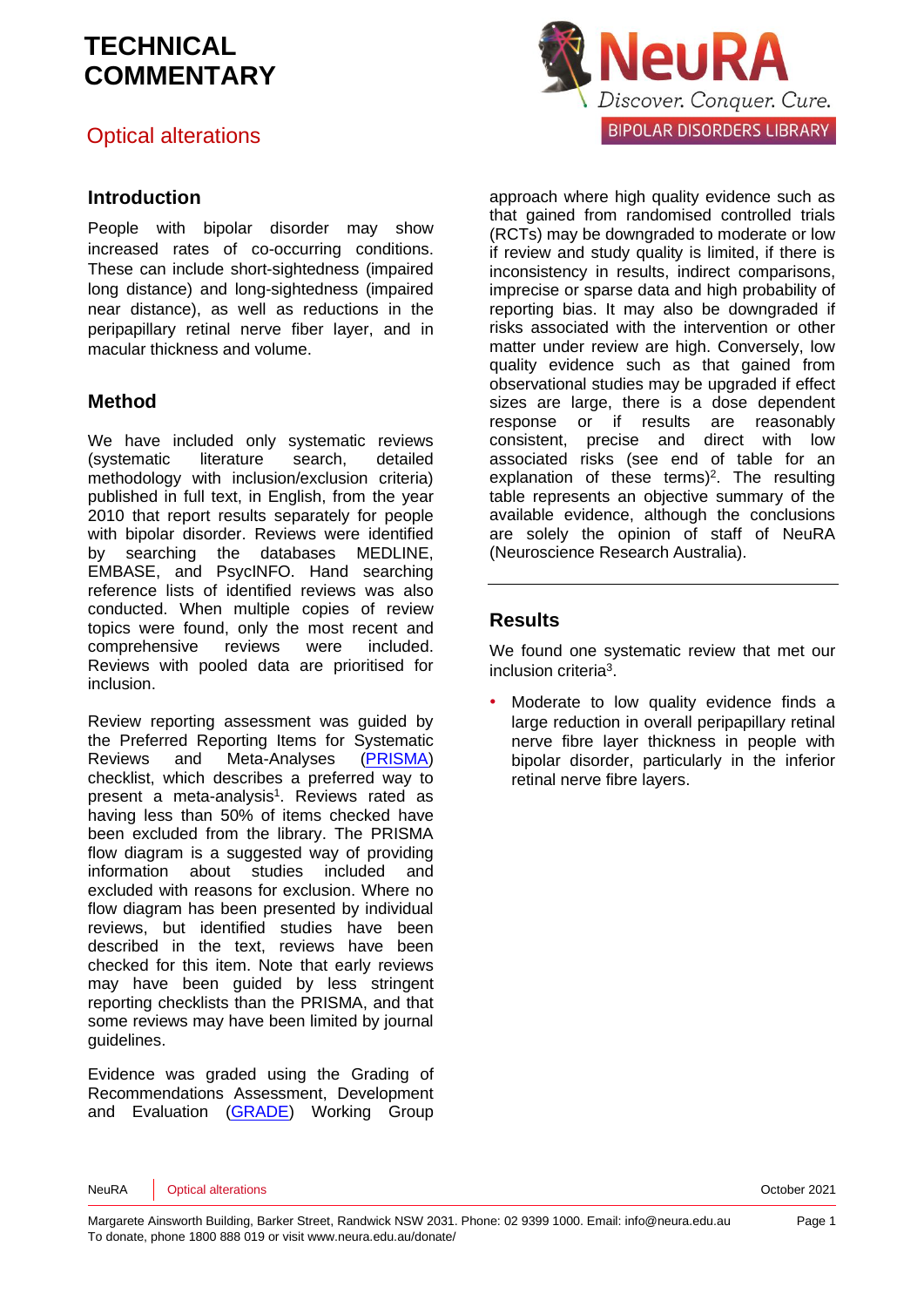

### Optical alterations



| Lizano P, Bannai D, Lutz O, Kim LA, Miller J, Keshavan M                                                   |                                                                                                                                                                                                                                                                                             |  |  |
|------------------------------------------------------------------------------------------------------------|---------------------------------------------------------------------------------------------------------------------------------------------------------------------------------------------------------------------------------------------------------------------------------------------|--|--|
| A Meta-analysis of Retinal Cytoarchitectural Abnormalities in<br><b>Schizophrenia and Bipolar Disorder</b> |                                                                                                                                                                                                                                                                                             |  |  |
| Schizophrenia Bulletin 2020; 46: 43-53                                                                     |                                                                                                                                                                                                                                                                                             |  |  |
| View review abstract online                                                                                |                                                                                                                                                                                                                                                                                             |  |  |
| Comparison                                                                                                 | Retinal cytoarchitectural abnormalities in people with bipolar<br>disorder vs. controls.                                                                                                                                                                                                    |  |  |
| <b>Summary of evidence</b>                                                                                 | Moderate to low quality evidence (small to medium-sized sample,<br>inconsistent, imprecise, direct) finds a large reduction in overall<br>peripapillary retinal nerve fibre layer thickness in people with<br>bipolar disorder, particularly in the inferior retinal nerve fibre<br>layers. |  |  |
| Retinal cytoarchitectural abnormalities                                                                    |                                                                                                                                                                                                                                                                                             |  |  |
| A large effect of thinner overall peripapillary retinal nerve fibre layer in patients;                     |                                                                                                                                                                                                                                                                                             |  |  |
| 5 studies, N = 304, SMD = -1.06, 95%Cl -2.11 to -0.00, $p \le 0.05$ , $l^2 = 94\%$ , $p < 0.01$            |                                                                                                                                                                                                                                                                                             |  |  |
| There were no moderating effects of age, sex, disease duration, OCT device, and study quality.             |                                                                                                                                                                                                                                                                                             |  |  |
| Subgroup analysis found a small to medium-sized reduction in inferior retinal nerve fibre layers.          |                                                                                                                                                                                                                                                                                             |  |  |
| Consistency in results <sup>#</sup>                                                                        | Inconsistent                                                                                                                                                                                                                                                                                |  |  |
| <b>Precision in results</b> <sup>§</sup>                                                                   | Imprecise                                                                                                                                                                                                                                                                                   |  |  |
| Directness of results                                                                                      | <b>Direct</b>                                                                                                                                                                                                                                                                               |  |  |

### Explanation of acronyms

 $CI =$  confidence interval,  $I^2 =$  the percentage of the variability in effect estimates that is due to heterogeneity rather than sampling error (chance),  $N =$  number of participants,  $p =$  statistical probability of obtaining that result ( $p < 0.05$  generally regarded as significant), SMD = standardised mean difference, vs. = versus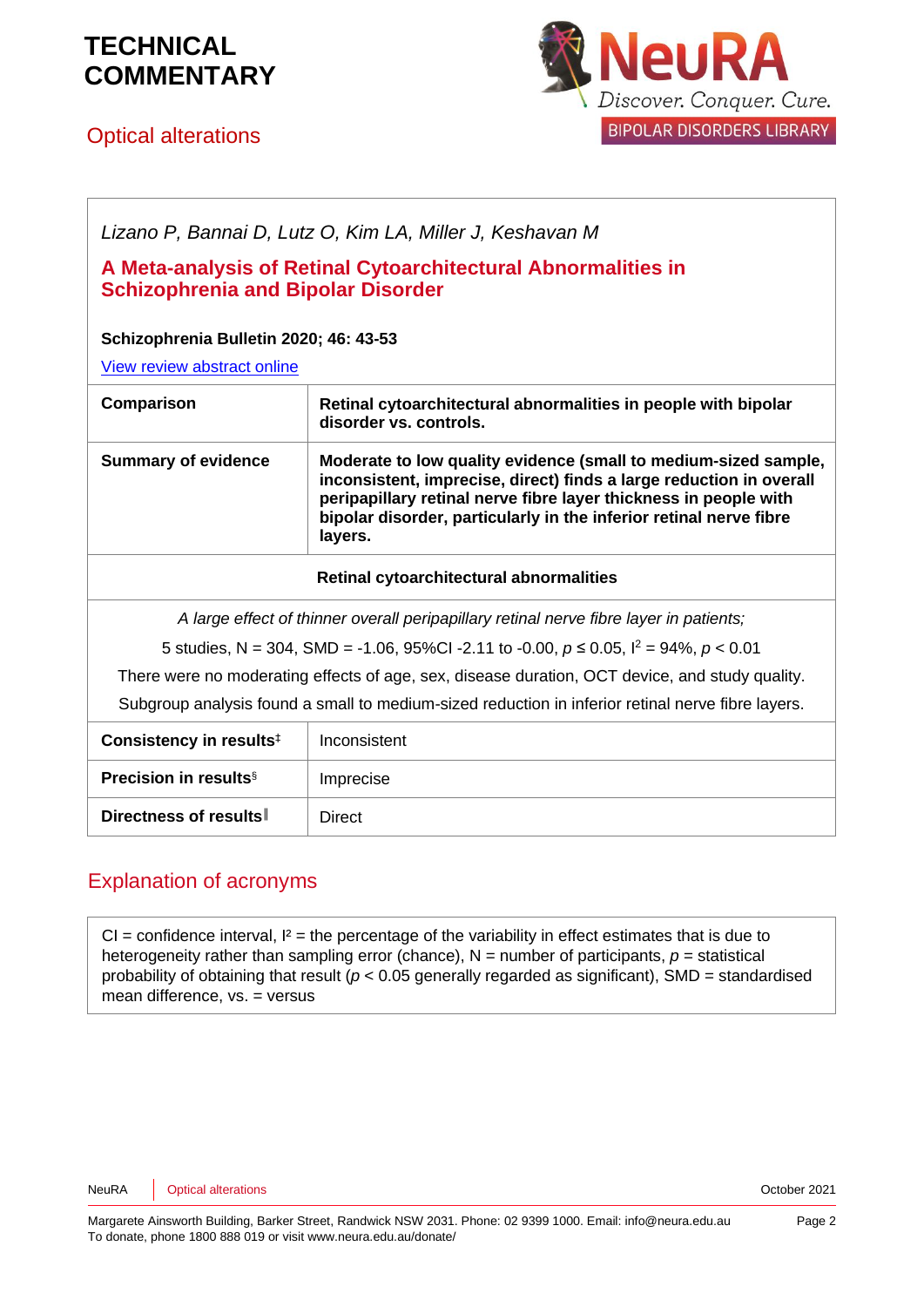Optical alterations



### Explanation of technical terms

\* Bias has the potential to affect reviews of both RCT and observational studies. Forms of bias include; reporting bias – selective reporting of results, publication bias - trials that are not formally published tend to show less effect than published trials, further if there are statistically significant differences between groups in a trial, these trial results tend to get published before those of trials without significant differences; language bias – only including English language reports; funding bias - source of funding for the primary research with selective reporting of results within primary studies; outcome variable selection bias; database bias including reports from some databases and not others; citation bias - preferential citation of authors. Trials can also be subject to bias when evaluators are not blind to treatment condition and selection bias of participants if trial samples are sma[ll](#page-4-3)<sup>4</sup>.

† Different effect measures are reported by different reviews.

Weighted mean difference scores refer to mean differences between treatment and comparison groups after treatment (or occasionally within-group difference from pre to post treatment) and in a randomised trial there is an assumption that both groups are comparable on this measure prior to treatment. Standardised mean differences are divided by the pooled standard deviation (or the standard deviation of one group when groups are homogenous) which allows results from different scales to be combined and compared. Each study's mean difference is then given a weighting depending on the size of the sample and the variability in the data. 0.2 represents a small effect, 0.5 a medium effect, and 0.8 and over represents a large treatment effect<sup>[4](#page-4-3)</sup>.

Correlation coefficients (eg r) indicate the strength of association or relationship between variables. They are an indication of prediction, but do not confirm causality due to possible and often unforseen confounding variables. An r of 0.10 represents a weak association, 0.25 a medium association and 0.40 and over represents a strong association. Unstandardised (*b*) regression coefficients indicate the average change in the dependent variable associated with a 1 unit change in the dependent variable, statistically controlling for the other independent variables. Standardised regression coefficients represent the change being in units of standard deviations to allow comparison across different scales.

Reliability and validity refers to how accurate the instrument is. Sensitivity is the proportion of actual positives that are correctly identified (100% sensitivity = correct identification of all actual positives) and specificity is the proportion of negatives that are correctly identified  $(100\%$  specificity = not identifying anyone as positive if they are truly not).

Odds ratio (OR) or relative risk (RR) refers to the probability of a reduction  $($   $<$  1) or an increase (> 1) in a particular outcome in a treatment group, or a group exposed to a risk factor, relative to the comparison group. For example, a RR of 0.75 translates to a reduction in risk of an outcome of 25% relative to those not receiving the treatment or not exposed to the risk factor. Conversely, an RR of 1.25 translates to an increased risk of 25% relative to those not receiving treatment or not having been exposed to a risk factor. An RR or OR of 1.00 means there is no difference between groups. A medium effect is considered if  $RR > 2$  or  $< 0.5$  and a large effect if  $RR > 5$  or  $< 0.2<sup>5</sup>$  $< 0.2<sup>5</sup>$  $< 0.2<sup>5</sup>$ . InOR stands for logarithmic OR where a lnOR of 0 shows no

NeuRA Optical alterations October 2021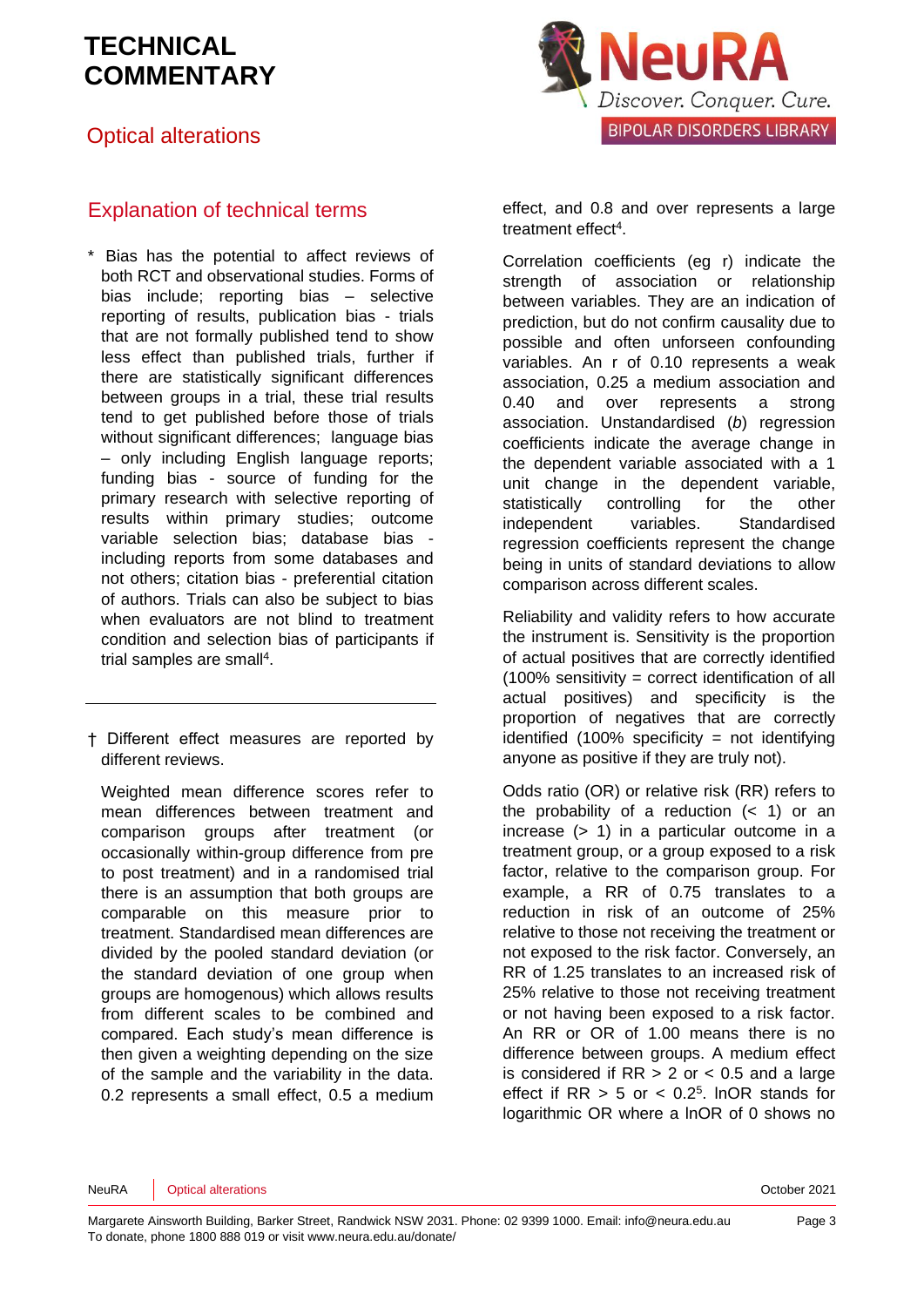### Optical alterations

difference between groups. Hazard ratios measure the effect of an explanatory variable on the hazard or risk of an event.

Prevalence refers to how many existing cases there are at a particular point in time. Incidence refers to how many new cases there are per population in a specified time period. Incidence is usually reported as the number of new cases per 100,000 people per year. Alternatively some studies present the number of new cases that have accumulated over several years against a person-years denominator. This denominator is the sum of individual units of time that the persons in the population are at risk of becoming a case. It takes into account the size of the underlying population sample and its age structure over the duration of observation.

‡ Inconsistency refers to differing estimates of treatment effect across studies (i.e. heterogeneity or variability in results) that is not explained by subgroup analyses and therefore reduces confidence in the effect estimate. <sup>I2</sup> is the percentage of the variability in effect estimates that is due to heterogeneity rather than sampling error (chance) - 0% to 40%: heterogeneity might not be important, 30% to 60%: may represent moderate heterogeneity, 50% to 90%: may represent substantial heterogeneity and 75% to 100%: considerable heterogeneity. I² can be calculated from Q (chi-square) for the test of heterogeneity with the following formula:

|  | $1^2 = \frac{Q - df}{2} \times 100\%$ |
|--|---------------------------------------|
|  |                                       |

§ Imprecision refers to wide confidence intervals indicating a lack of confidence in the effect estimate. Based on GRADE recommendations, a result for continuous data (standardised mean differences, not weighted mean differences) is considered imprecise if the upper or lower confidence



limit crosses an effect size of 0.5 in either direction, and for binary and correlation data, an effect size of 0.25. GRADE also recommends downgrading the evidence when sample size is smaller than 300 (for binary data) and 400 (for continuous data), although for some topics, this criteria should be relaxe[d](#page-4-5)<sup>6</sup>.

║ Indirectness of comparison occurs when a comparison of intervention A versus B is not available but A was compared with C and B was compared with C, which allows indirect comparisons of the magnitude of effect of A versus B. Indirectness of population, comparator and or outcome can also occur when the available evidence regarding a particular population, intervention, comparator, or outcome is not available so is inferred from available evidence. These inferred treatment effect sizes are of lower quality than those gained from head-to-head comparisons of A and B.

NeuRA Optical alterations October 2021